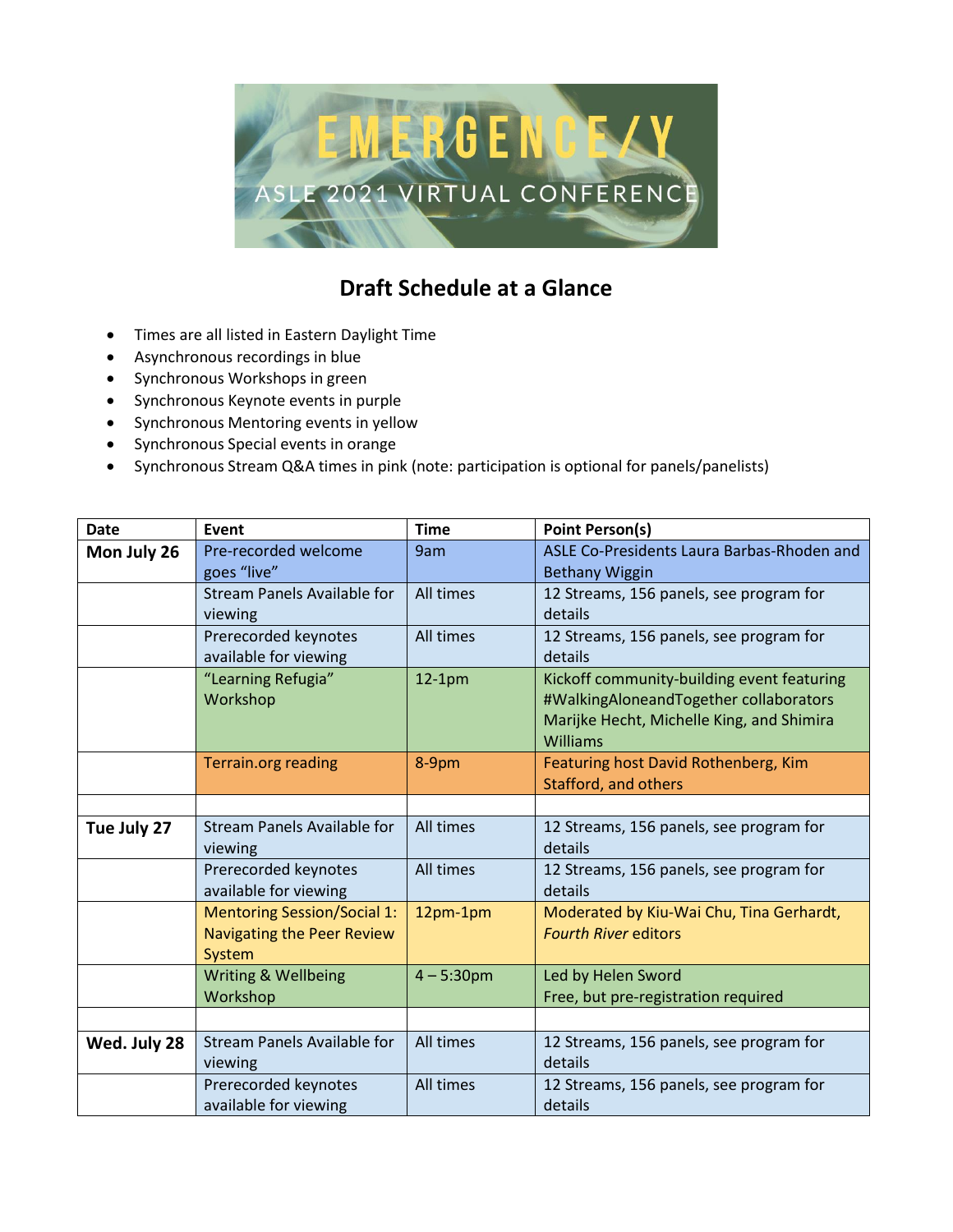|              | <b>Diversity Caucus event</b>                                                       | 12-1:30pm   | Hosted by Diversity Officers Heidi Hong, Rina                 |
|--------------|-------------------------------------------------------------------------------------|-------------|---------------------------------------------------------------|
|              |                                                                                     |             | Garcia Chua, featuring various topics for<br>diverse scholars |
|              | <b>Mentoring Session/Social 2:</b>                                                  | $4-5pm$     | Moderated by Simmons Buntin, Michael                          |
|              | <b>Book Proposals</b>                                                               |             | Mlekoday, Cajetan Iheka, Jesse Oak Taylor                     |
|              |                                                                                     |             |                                                               |
| Thu. July 29 | <b>Stream Panels Available for</b><br>viewing                                       | All times   | 12 Streams, 156 panels, see program for<br>details            |
|              | Prerecorded keynotes<br>available for viewing                                       | All times   | 12 Streams, 156 panels, see program for<br>details            |
|              | Live Keynote: Mapping<br>Migraciones (Note: not pre-<br>recorded)                   | $12-1pm$    | Moderated by Priscilla Ybarra and Sarah<br>Wald               |
|              | <b>Mentoring Session/Social 3:</b><br><b>Non-Tenure-Track Career</b><br>Development | $4-5pm$     | Moderated by Stephen Siperstein and TBA                       |
|              |                                                                                     |             |                                                               |
| Fri. July 30 | <b>Stream Panels Available for</b><br>viewing                                       | All times   | 12 Streams, 156 panels, see program for<br>details            |
|              | Prerecorded keynotes                                                                | All times   | 12 Streams, 156 panels, see program for                       |
|              | available for viewing                                                               |             | details                                                       |
|              | <b>Stream Q&amp;A Discussion:</b>                                                   | 10-11am     | <b>Moderator: Gina Stamm</b>                                  |
|              | <b>Disease and Health</b>                                                           |             |                                                               |
|              | Humanities                                                                          |             | Moderator: Laura Barbas-Rhoden                                |
|              | Q&A with keynote Brionté<br><b>McCorkle</b>                                         | $12-1pm$    |                                                               |
|              | <b>Mentoring Session/Social 4:</b>                                                  | 1:30-2:30pm | Moderated by Allison Carruth, April Anson,                    |
|              | <b>Applying for Academic Jobs</b>                                                   |             | <b>Tyler Harper</b>                                           |
|              | <b>Stream Q&amp;A Discussion:</b><br><b>Migrant Ecocriticism</b>                    | $3-4pm$     | Moderators: Rina Garcia Chua, Lisa Fink                       |
|              |                                                                                     |             |                                                               |
| Sat. July 31 | <b>Stream Panels Available for</b>                                                  | All times   | 12 Streams, 156 panels, see program for                       |
|              | viewing                                                                             |             | details                                                       |
|              | Prerecorded keynotes<br>available for viewing                                       | All times   | 12 Streams, 156 panels, see program for<br>details            |
|              |                                                                                     |             |                                                               |
| Sun. Aug. 1  | <b>Stream Panels Available for</b>                                                  | All times   | 12 Streams, 156 panels, see program for                       |
|              | viewing                                                                             |             | details                                                       |
|              | Prerecorded keynotes                                                                | All times   | 12 Streams, 156 panels, see program for                       |
|              | available for viewing                                                               |             | details                                                       |
|              | <b>Stream Panels Available for</b>                                                  | All times   |                                                               |
| Mon. Aug 2   | viewing                                                                             |             | 12 Streams, 156 panels, see program for<br>details            |
|              | Prerecorded keynotes                                                                | All times   | 12 Streams, 156 panels, see program for                       |
|              | available for viewing                                                               |             | details                                                       |
|              | <b>Stream Q&amp;A Discussion:</b>                                                   | 11am-12pm   | Moderators: Heather Sullivan, Caroline                        |
|              | <b>Emergent Environments</b><br>Speed Mentoring session 1                           |             | Schaumann                                                     |
|              |                                                                                     | $1-2pm$     | Visit with up to 4 mentors in 15 min. blocks                  |